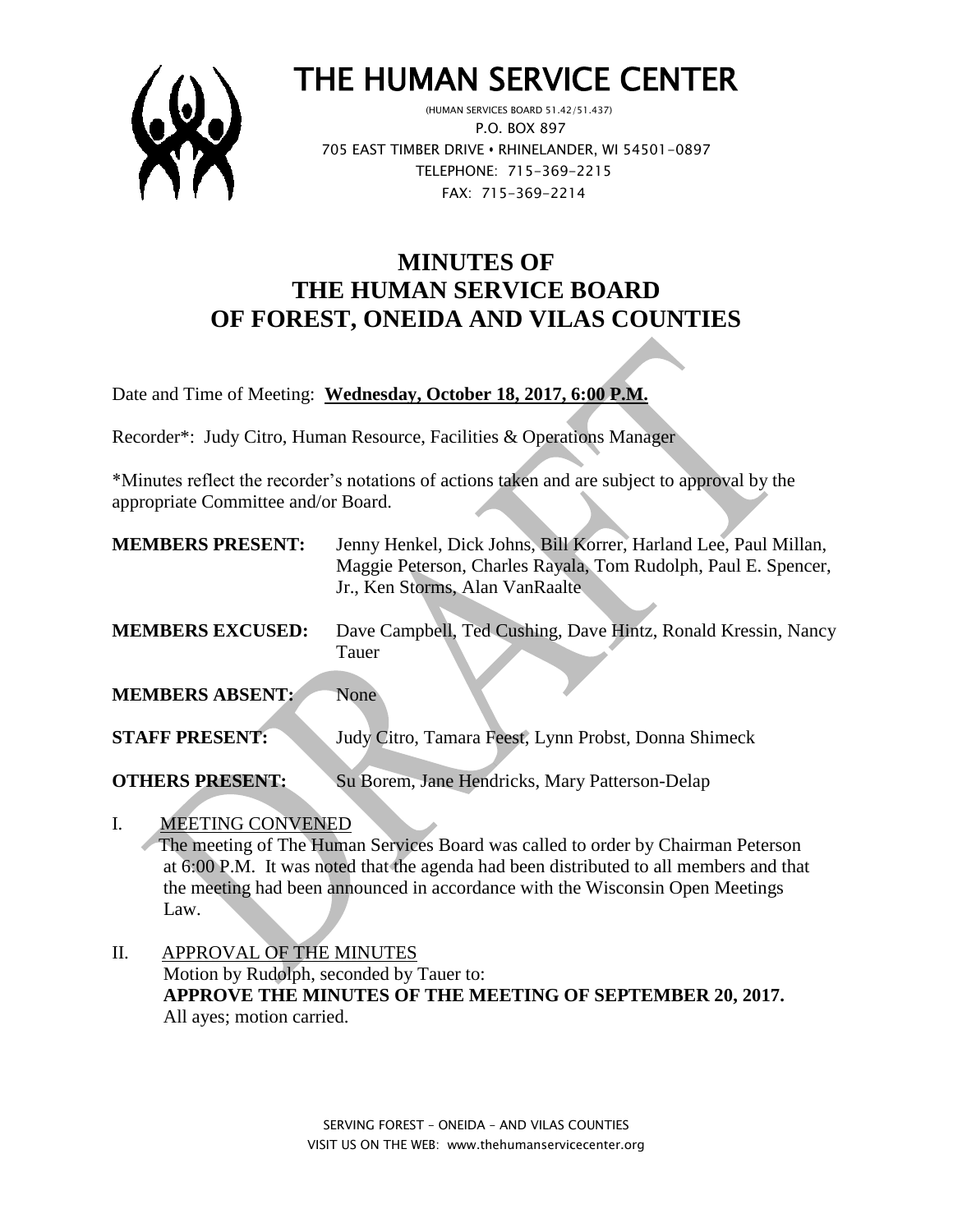The Human Service Board Meeting: October 18, 2017 Page 2

### III. REPORT OF THE PERSONNEL COMMITTEE

Lee reported on the meeting of 10/13/17. Minutes had been distributed. Payout of management compensated absences had been reviewed. The committee agreed that this liability needed to be paid at this time to allow for a more realistic reserve determination for 2018 and going forward. This item was to be placed on the Finance Committee.

## IV. REPORT OF THE FINANCE COMMITTEE

Peterson reported on the meeting held just prior to this Board meeting. The Schenck 2017 engagement letter had been presented.

Motion by Milan, seconded by VanRaalte to:

# **ACCEPT THE 2017 SCHENCK ENGAGEMENT LETTER IN THE AMOUNT OF \$15,600.00.**

All ayes; motion carried.

The CCOP risk reserve was discussed including reserve parameters; State input on how to establish current risk reserve; setting up an account, and managing the risk reserve tool. Oneida County has passed a resolution regarding the 2018 CCOP risk reserve allocation and Forest and Vilas Counties would be presenting like resolutions at upcoming October County Board meetings.

The compensated absences policy/procedure for management was reviewed. A motion regarding payout had been approved at the September meeting of the Board, pending confirmation from the auditor. The confirmation had been received, in writing, noting that the 2017 policy needed to be in place prior to payout and that payout funds not be taken from grant sources. Feest noted that the original payout amount had been increased due to the fact that the initial calculation had been based on carrying over current annual vacation allowance vacation allowance plus one week. The new policy would allow carryover of only one week of current year vacation into the following year. The new payout amount could be up to \$87,506.00. The Finance Committee had reaffirmed the 2017 payout and policy of one week carryover for 2018 and forwarded this to the Board for approval.

Motion by Lee, seconded by Millan to:

# **REAFFIRM APPROVAL OF THE 2017 COMPENSATED ABSENCES POLICY FOR 2017 AT THE NEW AMOUNT.**

All ayes; motion carried.

#### V. CHAIR'S RESPONSE TO CORRESPONDENCE DATED SEPTEMBER 6, 2017

Peterson addressed concerns outlined in a letter sent to Board members dated September 6, 2017 including strategic planning that had been done with Board members in the past in anticipation of Family Care with one area of study being to minimize budget/staffing impact of this transition; issues in hiring and retention and associated